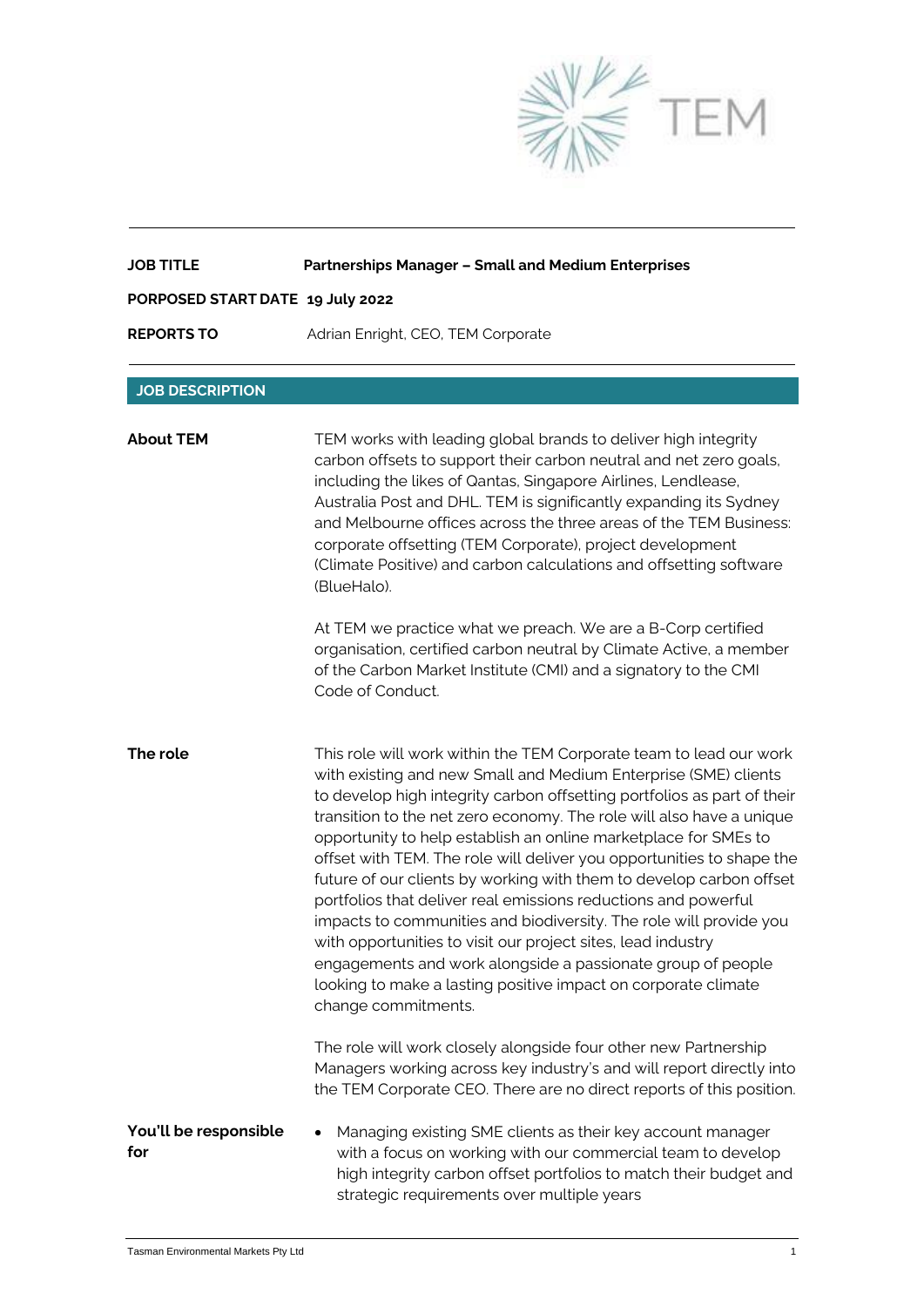- Developing and executing a business development plan to establish new long-term offsetting commercial partnerships with other SME clients and channel partners
- Project managing the design and go-to-market of a world-class online SME marketplace for new offsetting clients
- Working alongside other Partnership Managers to develop new partnership offerings across other parts of the TEM business, including new carbon projects and BlueHalo
- Other roles including
	- o TEM brand ambassador in key market events etc. (e.g., Carbon Market Institute Summit, industry events/conferences, etc.)
	- o Regular (one every two months) blog contributions
	- o Contribute to lead generation with market and client research in key areas of strategic growth for TEM Corporate

| What you need to apply • 5-10 years' experience working alongside SMEs with a focus on |
|----------------------------------------------------------------------------------------|
| climate change and sustainability                                                      |

- Outstanding project management skills. Experience in the project management of technology platforms seen as an advantage, but not essential
- Passionate mindset to shape corporate climate change agendas with a sharp business acumen
- Excellent client liaison skills, business development and negotiating skills
- Highly organised, ability to manage competing priorities and meet deadlines, and remain calm under pressure in a fastpaced environment,
- Excellent interpersonal and communication skills, with the ability to build relationships and influence stakeholders at all levels
- Experience in carbon markets is considered an advantage

| You'll thrive in this role if<br>you bring | $\bullet$ | TEM is a company that thrives in making impact on reversing<br>climate change. We bring a pioneering mindset that is ambitious<br>and creative in building our part of the net zero economy. We<br>trust and empower each other and interact with respect and<br>empathy. If you're someone that brings these attributes, you will<br>do well with TFM. |
|--------------------------------------------|-----------|---------------------------------------------------------------------------------------------------------------------------------------------------------------------------------------------------------------------------------------------------------------------------------------------------------------------------------------------------------|
| Location                                   |           | Sydney and Melbourne, with consideration given to other<br>locations for the right candidate                                                                                                                                                                                                                                                            |
| Renumeration                               | ٠         | Base salary + annual performance bonus to be negotiated                                                                                                                                                                                                                                                                                                 |
| How to apply with TEM                      | $\bullet$ | Please apply by submitting a cover letter outlining what you<br>will bring to TEM (1 page maximum), and CV (maximum 2<br>pages) to careers@tem.com.au.<br>You must hold the right to work in Australia.                                                                                                                                                 |